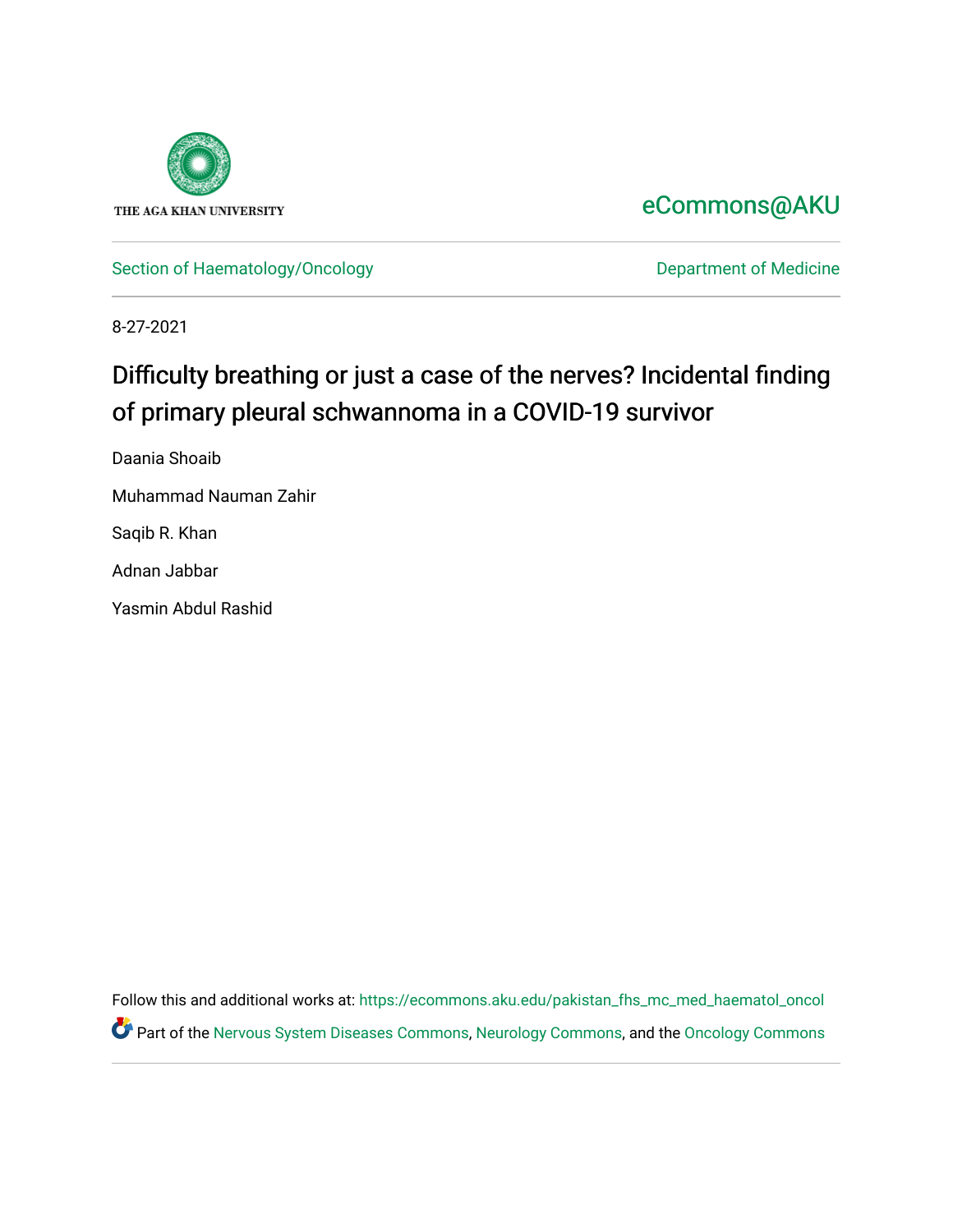## **Difficulty Breathing or Just a Case of the Nerves? Incidental Finding of Primary Pleural Schwannoma in a COVID-19 Survivor**

[Daania](https://www.cureus.com/users/266866-daania-shoaib) Shoaib $^1$  , [Muhammad](https://www.cureus.com/users/133420-muhammad-n-zahir) N. Zahir  $^2$  , [Saqib](https://www.cureus.com/users/229542-saqib-r-khan) R. Khan  $^2$  , [Adnan](https://www.cureus.com/users/104287-adnan-a-jabbar) A. Jabbar  $^2$  , [Yasmin](https://www.cureus.com/users/112461-yasmin-rashid) A. Rashid  $^2$ 

1. Internal Medicine, Aga Khan University Hospital, Karachi, PAK 2. Medical Oncology, Aga Khan University Hospital, Karachi, PAK

**Corresponding author:** Saqib R. Khan, saqib.raza31@yahoo.com

## **Abstract**

Schwannoma is a rare tumor that arises from the Schwann cells, which are specialized, myelin-producing cells of the peripheral nerve sheaths. As anatomic logic would dictate, these masses commonly occur in the skull base, cerebellopontine angle, and posterior spinal roots. Of this already rare entity, rarer still are the pleural schwannomas, representing approximately 1-2% of thoracic tumors. These tumors commonly affect adults with a propensity for the third and sixth decades of life and a comparative male predilection. Schwannomas are benign, indolent, and follow an asymptomatic course. As such, they often come to light incidentally.

<span id="page-1-0"></span>Here we report a case of primary pleural schwannomas in a 68-year-old female, found incidentally on a CT scan of the chest. To the best of our knowledge and literature review, no other similar case has been reported in our country, Pakistan. Around three weeks before her presentation, she was diagnosed with COVID-19. Her infection had run a mild course with quick recovery without the need for any hospitalization. Therefore, the manifestation of shortness of breath after resolution of all other symptoms prompted a further workup. Radiographic chest x-ray revealed an incidental finding of a large right upper lobe lung mass, slightly impinging on the trachea. This was followed by a chest CT scan at our radiological imaging facility, which showed a large, well-encapsulated, right upper lobe lung mass in the paraspinal apical location. She then underwent an image-guided biopsy of the aforementioned mass, pathological analysis of which was suggestive of a benign peripheral nerve sheath tumor (PNST) arising from the pleura (pleural schwannoma). She underwent right posterolateral thoracotomy with uneventful complete surgical removal of the pleural-based lung mass. Postoperative investigations included a chest x-ray that showed interval complete resection of the mass. Currently, she is asymptomatic and her clinical condition has improved with the successful resumption of her daily routine.

Physicians thus need to keep pleural schwannomas in mind as a probable diagnosis of intrathoracic tumors. Indolent and asymptomatic, they are very amenable to surgical resection with little to no chances of recurrence in the long term. However, these patients should be closely followed with repeat imaging studies when symptomatic.

**Categories:** Radiology, Oncology

**Keywords:** primary pleural schwannoma, covid-19, computed tomography, incidental radiological finding, peripheral nerve sheath tumor, schwannoma, pleural schwannoma

## **Introduction**

Schwannoma, also called neurilemmomas, are rare tumors that arise from the Schwann cells, which are specialized, myelin-producing cells of the peripheral nerve sheaths. They are usually well-circumscribed, encapsulated, and almost always solitary [1]. Furthermore, these tumors histopathologically reflect their origin, being closely related to the normal Schwann cells [2].

As anatomic logic would dictate, these masses commonly occur in the skull base, cerebellopontine angle, and posterior spinal roots [1]. However, literature does report other locations such as the neck, chest wall, and cavity; with up to 75% arising from the posterior mediastinum, usually in association with paraspinal nerves and soft-tissue sites [2,3].

Of an already rare entity, rarer still are the pleural schwannomas, representing approximately 1-2% of thoracic tumors [1,4] and arise from the autonomic nerve fiber sheaths present on the pleural surface of the lung [5,6]. These tumors commonly affect adults with a propensity for the third and sixth decades of life, and a comparative male predilection [1,4]

Schwannomas are benign, indolent, and follow an asymptomatic course. As such, they often come to light incidentally [4]. Although malignant schwannomas do exist, they are exceedingly rare with a ratio of 1:11

**Review began** 07/25/2021 **Review ended** 08/27/2021 **Published** 08/27/2021

#### **© Copyright** 2021

Shoaib et al. This is an open access article distributed under the terms of the Creative Commons Attribution License CC-BY 4.0., which permits unrestricted use, distribution, and reproduction in any medium, provided the original author and source are credited

#### **How to cite this article**

Shoaib D, Zahir M N, Khan S R, et al. (August 27, 2021) Difficulty Breathing or Just a Case of the Nerves? Incidental Finding of Primary Pleural Schwannoma in a COVID-19 Survivor. Cureus 13(8): e17511. DOI 10.7759/cureus.17511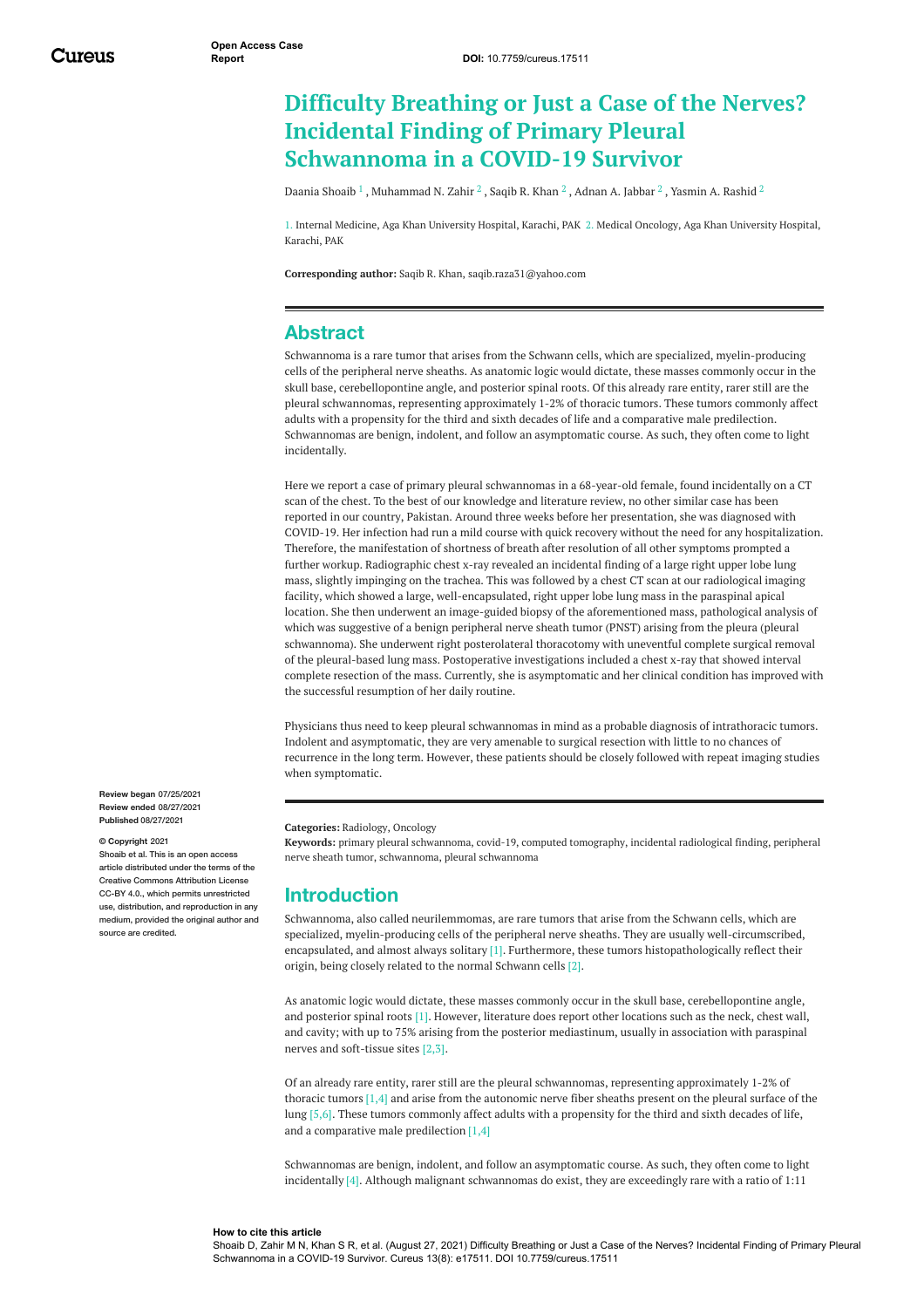<span id="page-2-0"></span>when contrasted with their benign counterparts [7].

Here we report a case of primary pleural schwannomas in a 68-year-old female, found incidentally on a CT scan of the chest. To the best of our knowledge and literature review, no other similar case has been reported in Pakistan.

## **Case Presentation**

A 68-year-old woman, resident of Karachi, Pakistan, with known comorbidity of type-two diabetes mellitus, presented with complaints of mild but persistent shortness of breath on exertion, for one to two weeks. She never smoked and had no history of substance abuse.

Around three weeks before her presentation, she was diagnosed with COVID-19. Her infection had run a mild course with quick recovery without the need for any hospitalization. Therefore, the manifestation of shortness of breath after resolution of all other symptoms prompted a further workup.

On her clinic visit, she reported no neurological or any other systemic symptoms. On general physical examination, she was of average height and build and her vital parameters were within reference ranges. Her systemic examination revealed slightly decreased breath sounds on chest auscultation over the right upper lung field, with the remainder of the systemic examination being unremarkable. As she was symptomatic, she was admitted with the impression of post-COVID-19 sequelae. Relevant blood investigations were performed and all were within normal ranges. Radiographic chest x-ray revealed an incidental finding of a large right upper lobe lung mass, slightly impinging on the trachea (Figure *[1](#page-1-0)*).

<span id="page-2-1"></span>

**FIGURE 1: Chest x-ray on presentation showing a large right upper lung lobe mass, slightly impinging on the trachea (marked with red arrow).**

This was followed by a CT scan of the chest at our radiological imaging facility, which showed a large, wellencapsulated, right upper lobe lung mass in the paraspinal apical location, measuring 95x70 mm and forming an obtuse angle with the right-sided pleura (Figure *[2](#page-2-0)*). A contrast-enhanced CT scan of the abdomen and pelvis was later performed at our institution which did not show any significant finding.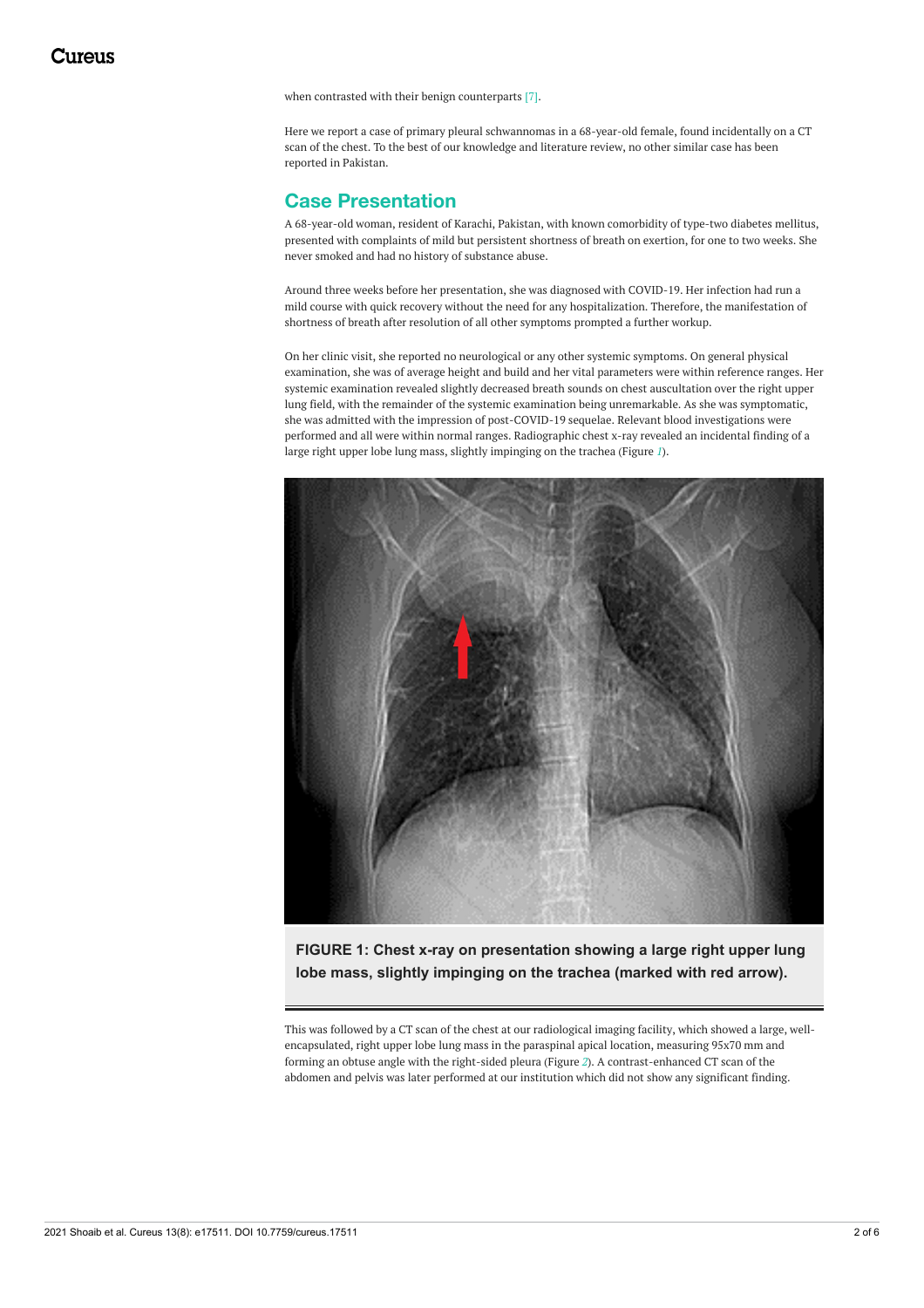<span id="page-3-0"></span>

**FIGURE 2: CT scan – Right paraspinal, apical mass with internal cystic areas, approximately 9.5 x 7cm, seen in coronal (A) and axial (B) views, respectively**

Based on the above findings, she underwent an image-guided biopsy of the aforementioned mass, pathological analysis of which showed a spindle cell lesion with low cellularity and wavy nuclei with focal palisading. The immunohistochemical stains showed a predominant positive reactivity for S-100 and Sox-10. All of these features were consistent with the diagnosis of a benign peripheral nerve sheath tumor (PNST), arising from the pleura, a pleural schwannoma. The patient was discussed in the multidisciplinary team (MDT) meeting and surgical resection of the mass was recommended. After a detailed discussion with the patient and informed consent, she underwent right posterolateral thoracotomy with uneventful complete surgical removal of the pleural-based lung mass. Operative findings revealed a hard, 10x10cm posterior mediastinal mass. (Figure *[3](#page-2-1)*)



**FIGURE 3: (A) Hematoxylin and eosin (H and E) stain showing spindle cells and wavy nuclei with no polymorphism. (B) IHC staining showing strong positivity for S100. (C) IHC staining showing Sox10 patchy positive. (D) IHC staining of Ki67 shows low proliferative index**

IHC: Immunohistochemistry

Postoperative investigations included a chest x-ray, which showed interval complete resection of the mass (Figure *[4](#page-3-0)*). She is further planned for a follow-up CT scan at three months interval post-surgical resection of her lung mass. She has been assessed as an outpatient at the 30-day and 45-day mark. Recovery is well underway and she is asymptomatic with an improved clinical condition and successful resumption of her daily routine.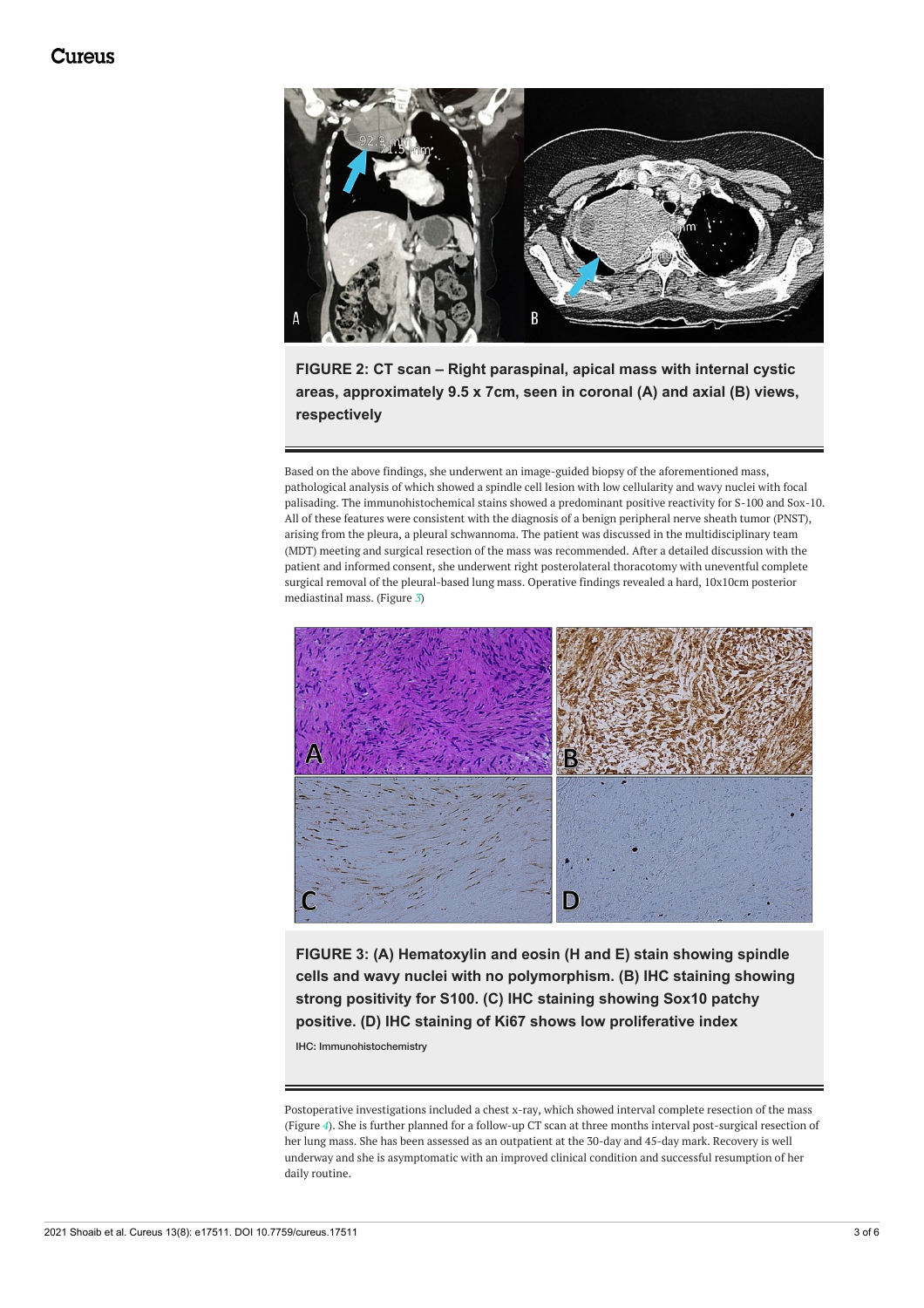

**FIGURE 4: Chest x-ray on postoperative day one shows interval complete resection of the mass. A right-sided chest tube is also seen in situ.**

## **Discussion**

Mostly benign, PNSTs represent at least 85-90% of clinically symptomatic cases, and an even larger ratio in subclinical cases [8]. These can be further classified as schwannomas, neurofibromas, and perineuriomas based on their histological features [3].

Pleuropulmonary PNSTs tend to show the same diversity as their counterparts in more common locations and can occur as endobronchial, pleural, or parenchymal locations [3]. Even though primary pleural schwannomas are rare, accounting for 1%-2% of all thoracic tumors, they are a common occurrence within the category of pleuropulmonary PNSTs. In a study involving 75 cases of intrathoracic PNSTs conducted by Boland et al. in 2015, 21 cases of benign pleuropulmonary PNSTs were identified, out of which schwannomas were found to comprise roughly 60% [3]. Similar results were published in a comprehensive study carried out in Japan, elaborating on 50 years' worth of thoracic neurogenic tumors, whereby 43% of all adult intrathoracic PNSTs were reported as schwannomas [9]. As evident from this data, schwannomas seem to lead the board where they most commonly form pleural-based masses [3].

Pleural schwannomas commonly affect adults between their third and sixth decades with males more commonly affected than females. These tumors are rather indolent and grow at an exceptionally slow rate over many years and as such rarely produce any symptoms. Discovery is often incidental on imaging studies or bronchoscopies performed for other indications. Studies have shown that up to 65-85% of pleural schwannomas are asymptomatic [3,9]. When symptoms occur; they act as the catalyst for seeking medical care. The most common symptoms that have been reported are shortness of breath, cough, hemoptysis, and obstructive pneumonia. Generally, these symptoms may be seen when a tumor grows large enough to start affecting vital adjacent structures. Our patient, despite being asymptomatic for many years, only began to show symptoms when her pulmonary function reserve became slightly impaired by a COVID-19 infection.

Rarely, benign schwannomas may present with pleural effusions or blood-stained exudates. A recent study demonstrated an incidence of 2% for effusions in benign schwannomas [10]. These effusions can be large in volume and often blood-stained and should not serve as an automatic indicator of malignancy. The possible etiology behind blood-stained effusions has been postulated as spontaneous tumor hemorrhage or rupture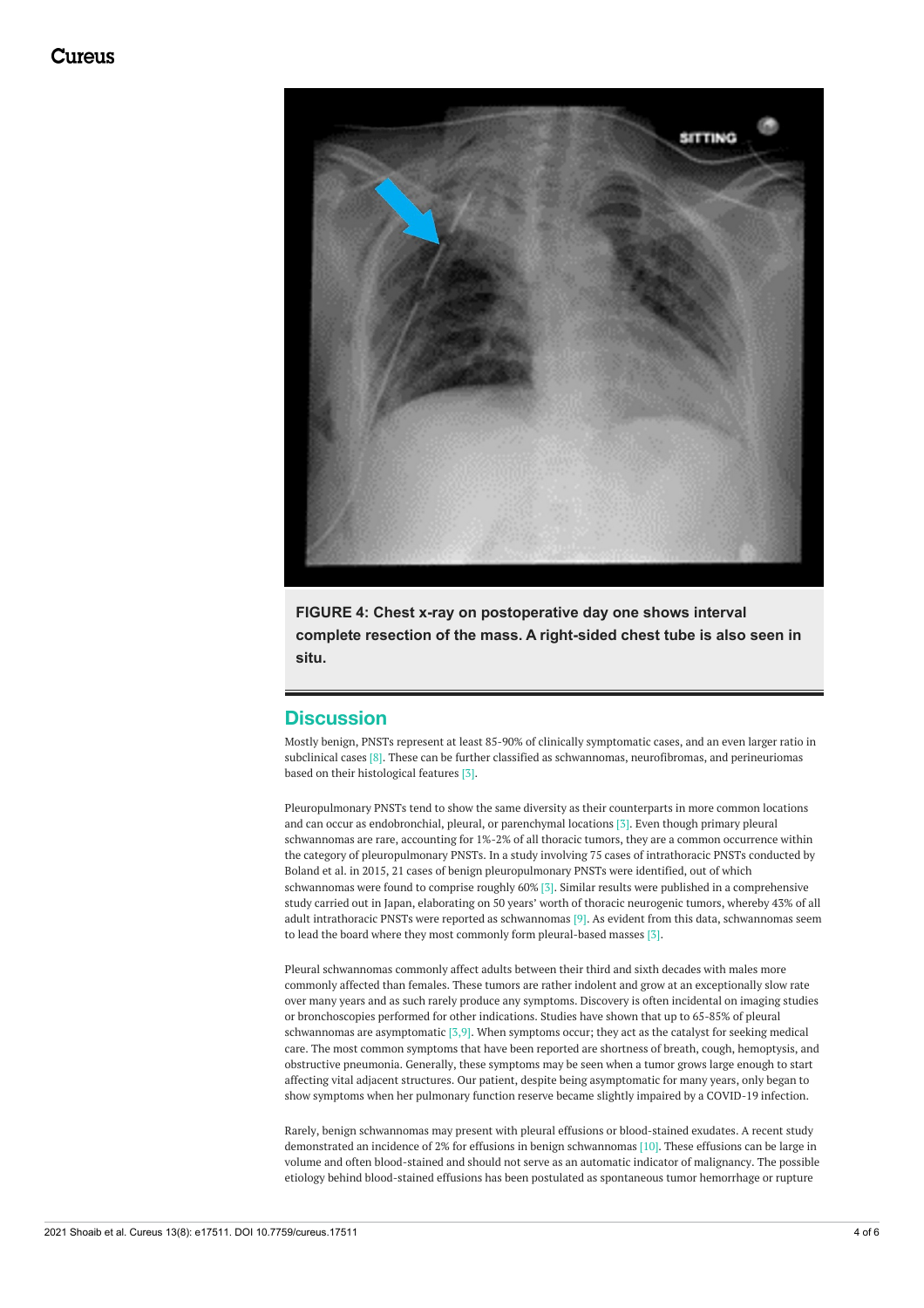### [4,11,12]

Benign PNSTs usually arise sporadically. However, associations with certain genetic conditions have been observed in the literature. For instance, multiple neurofibromas indicate neurofibromatosis type 1 (NF1) (Von Recklinghausen disease) and when multiple schwannomas are present, this may signify neurofibromatosis type 2 (NF2) and schwannomatosis. Malignant schwannomas have been noted to have a link to NF1; Valeyrie-Allanore et al. noted that approximately 50% of adult patients with malignant neurogenic tumors were reported to have this disease [13]. Comparatively, malignant lesions tend to be more symptomatic, often causing pain, severe dyspnea, pericardial effusions, and very commonly pleural effusions.

Diagnosis of pleural schwannomas can sometimes prove to be a challenge. Advanced imaging modalities may often fail to return a definitive answer. However, they do serve to steer the conversation towards considering schwannomas. Imaging proves helpful in differentiating between isolated pleural lesions with pleural metastases, lipomas, or fibrous tumors. Kransdorf demonstrated that CT scans help to present features suggestive of schwannomas [14]. These usually are discrete, oval lesions with well-defined margins, with iso or hypoattenuation in comparison to thoracic wall muscles [15]. Malignant schwannomas may demonstrate similar features but will almost always be associated with pleural nodules, effusions, and metastatic pulmonary nodules. MRI can help to delineate the extent of vascular involvement of the malignant tumor [5]. Schwannoma shows a wide variation in standardized uptake values (SUVs) in positron emission tomography (PET) scans, making a distinction of schwannomas from a malignant PNST or other malignant tumors that are much more difficult  $[16]$ . The reason for this high uptake in a benign entity such as schwannomas remains unclear.

Conclusive diagnosis rests on histopathological analysis and subsequent immunohistochemical staining, requiring a tissue specimen [6]. The most classical marker for schwannomas remains the S-100 stain, which is usually strong and diffuse, helping to clarify ambiguities in diagnosis. Other histological features seen very commonly are nuclear palisading with elongated and wavy contours and Antoni A and B areas (alternating hyper and hypocellular areas respectively)  $[2,3]$ .

The gold standard of treatment for pleuropulmonary tumors remains surgical excision. Conservative observation has little to no justification, as primary surgical removal serves a manifold purpose, providing definitive diagnosis as well as therapy. Depending on the characteristics of the tumor, a surgical approach could involve either a minimally invasive procedure or an open thoracotomy; the precise indications of either of which are beyond the scope of this paper [2].

Recurrence in cases of surgically resected schwannomas is a rare occurrence; accounting for less than 5% [17]. Neither of the studies that have dealt with these tumors has reported a recurrence or metastasis. Sometimes a local recurrence may occur with benign PNSTs, which is not necessarily indicative of malignant potential or behavior [18]. Currently, because of the limited data available for the management of pleural schwannomas, the mainstays of the treatment are surgical resection followed by observation with imaging studies when clinically indicated.

## **Conclusions**

Pleural schwannomas should be kept in mind as a probable diagnosis of intrathoracic tumors. Indolent and asymptomatic, they are very amenable to surgical resection with little to no chances of recurrence in the long term. However, these patients should be closely followed with repeat imaging studies when symptomatic.

## **Additional Information**

#### **Disclosures**

**Human subjects:** Consent was obtained or waived by all participants in this study. **Conflicts of interest:** In compliance with the ICMJE uniform disclosure form, all authors declare the following: **Payment/services info:** All authors have declared that no financial support was received from any organization for the submitted work. **Financial relationships:** All authors have declared that they have no financial relationships at present or within the previous three years with any organizations that might have an interest in the submitted work. **Other relationships:** All authors have declared that there are no other relationships or activities that could appear to have influenced the submitted work.

#### **Acknowledgements**

I would like to acknowledge and thank Dr. Zubair Ahmed and Mr. Salman Muhammad Soomar for their kind support during the submission process and providing histological findings.

### **References**

1. Ravikanth R: A rare case of primary benign [schwannoma](https://dx.doi.org/10.4103/digm.digm_31_16) of the pleura . Digit Med. 2017, 3:36-8.